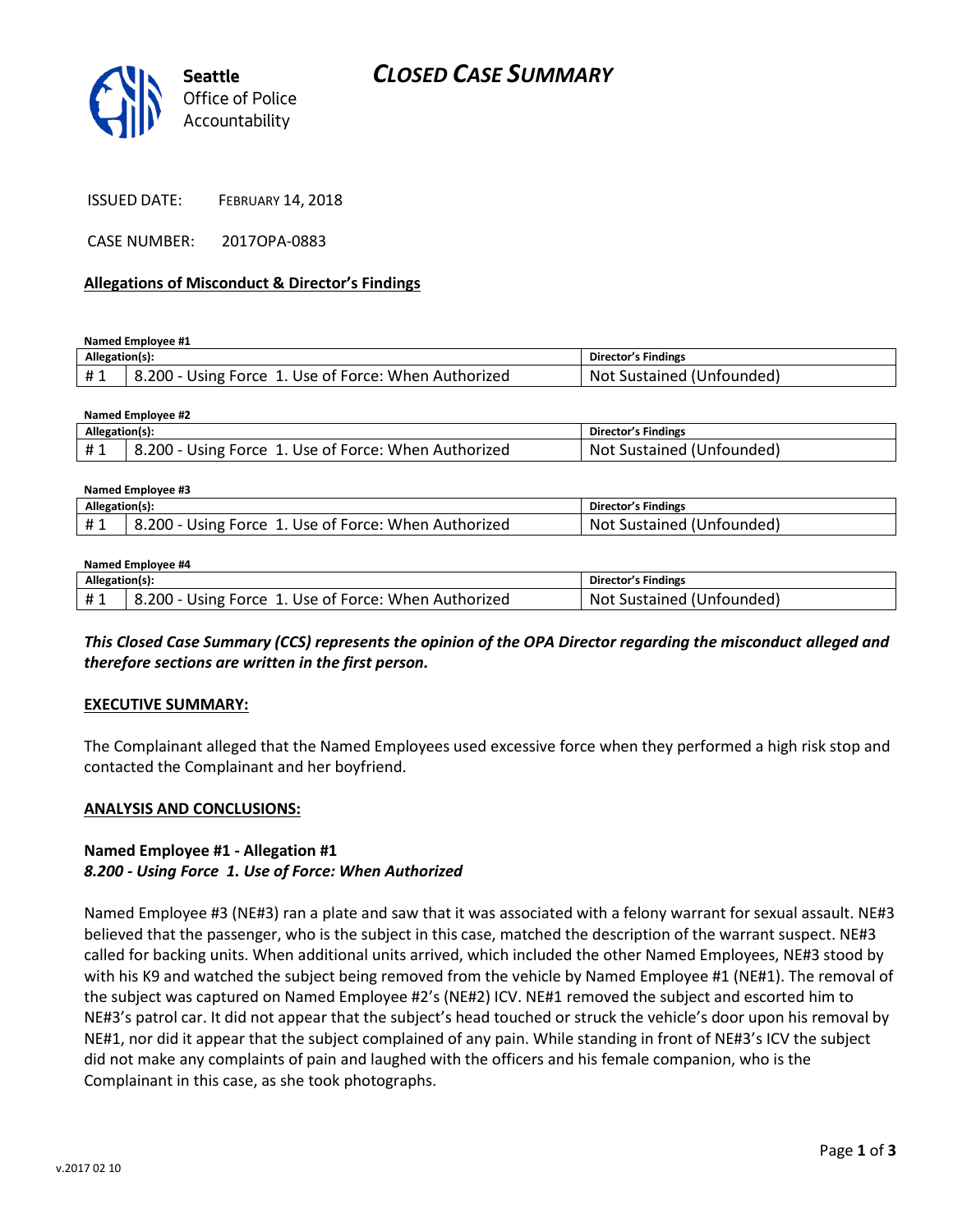

# *CLOSE CASE SUMMARY*

OPA CASE NUMBER: 2017OPA-0883

NE#2 contacted the Complainant while she was in the driver's seat, and explained the reason why the subject was taken from the vehicle by NE#1. The Complainant did not say anything about the subject's head impacting the car door, or anything about an injury. NE#2 asked the Complainant to park her vehicle, and NE#2 and the Complainant discussed why she and the subject were being contacted. Notably, the officers explained that they were looking for the Complainant's ex-husband (they had a warrant for his arrest) and erroneously believed that he was the subject who was a passenger in the Complainant's car. The Complainant told the officers that the subject was not her exhusband and that she had a picture of her ex-husband. NE#2 explained to the subject why he was detained, the subject again did not mention any injuries to NE#2, was released and shook the officers' hands.

After being walked to NE#3's patrol car, the subject was in constant view of NE#4's ICV. While the subject was being recorded by NE#4's ICV, all of the officers appeared to be professional and the subject told the officers that they were doing good work. The subject was very cooperative and did not make any complaints of injury or pain. NE#4 explained what was happening to the subject and the Complainant and they said that they understood. The Named Employees thanked the subject for his cooperation more than once. The Complainant was recorded on ICV talking on her cell phone explaining to someone why the subject was taken out of her vehicle. She did not mention anything about pain or injuries to the person she was speaking with. She explained that the warrant suspect was her exhusband and described his tattoos. NE#4 thanked the Complainant for her cooperation. The Named Employees then allowed the Complainant and subject to leave.

Based on my review, it appeared that only NE#1 made physical contact with the subject when he removed him from the Complainant's vehicle. None of the other Named Employees assisted NE#1 in doing so or, as far as I can tell, used any force on the subject.

The Complainant called OPA on August 29, 2017, and left a voice mail stating that the Named Employees used "pretty excessive force". On August 30, 2017, OPA spoke to the Complainant, and she stated that she only wanted to file a complaint against NE#1 for removing the subject from her vehicle.

On August 31, 2017, OPA spoke to the subject, and he stated that he was injured accidentally when his head struck the closing door. He did not make a complaint of pain to NE#2 (who was the screening sergeant).

Based on my review of the video evidence and based on the various statements in this case, I find no indication that the subject's head made contact with the vehicle door, let alone that there was a purposeful use of force against him. At most, his head may have may inadvertent contact with the door, but he did not appear to suffer any injury, did not complain of being in pain, and did not at any point during the incident actually allege that his head struck the door. Accordingly, even if this incident occurred exactly as the subject and Complainant claim it did, there was no reportable force used and no violation of the Department's use of force policy by NE#1.

As such, I recommend that this allegation be Not Sustained – Unfounded.

Recommended Finding: **Not Sustained (Unfounded)**